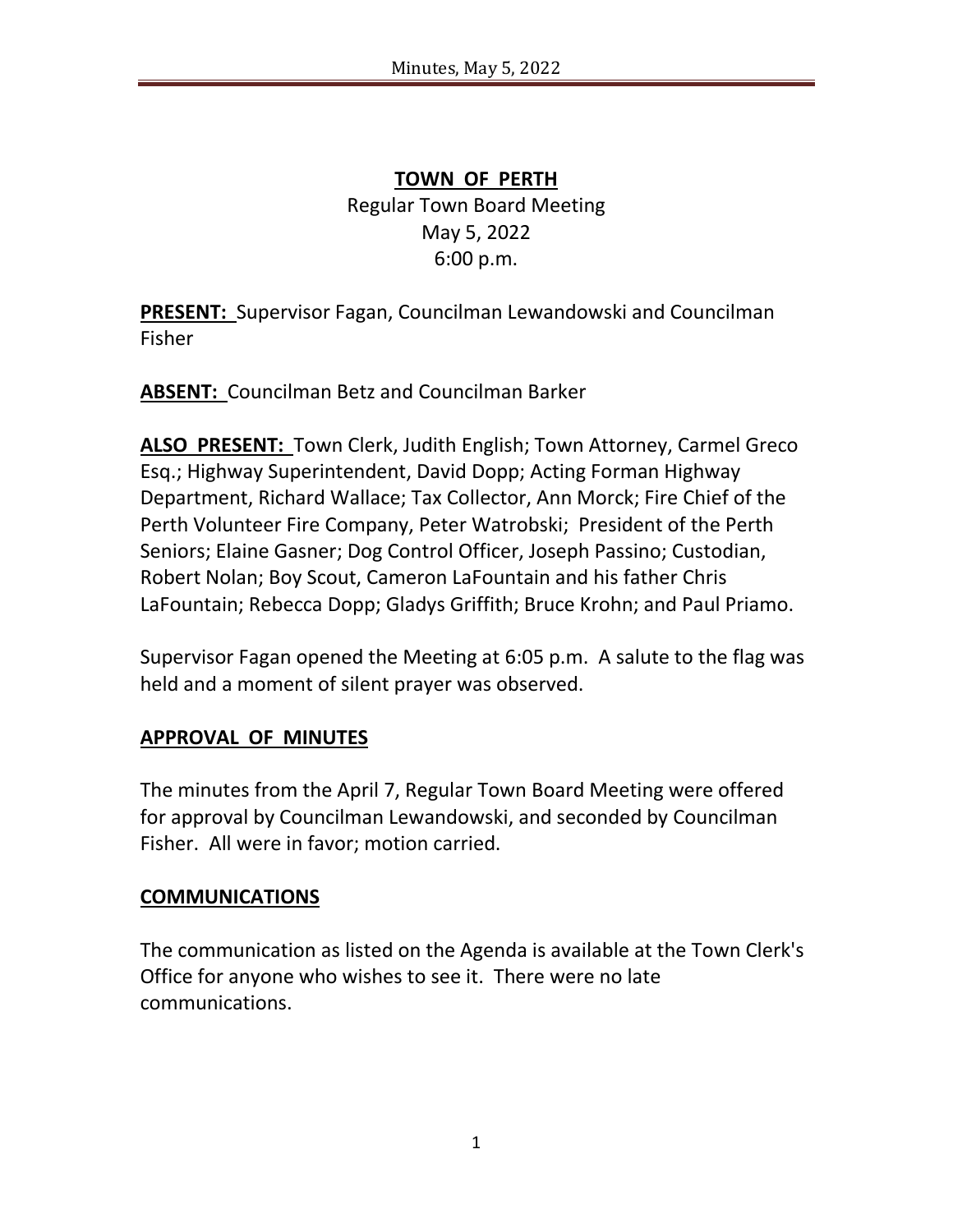## **UPDATE FROM STANDING COMMITTEES**

**Supervisor Fagan** reported for the **Assessor**, a copy of this report will be filed with these minutes in the Town Clerk's Office. Grievance Day will be on Tuesday May 24, 2022 from 4 p.m. until 8 p.m. at the Town Hall Complex.

The **Dog Control Officer, Joseph Passino's** report will be filed with these minutes. There were a total of three dogs at large, which were impounded because they were not licensed. There was also a total of three dog bites.

**Highway Superintendent, David Dopp**, reported for his Department that the job preparing Royal Coachman Drive for paving is going well. Broadalbin Highway Department came down to help, since a portion of the road is in the Town of Broadalbin. They have been cleaning out the ditches and removing stones that were starting to come up through the existing road.

He went on to say that the highway crew has been very busy following the recent snow storm. They have been picking up branches and brush that fell due to the heavy wet snowfall.

**Supervisor Fagan asked Superintendent Dopp** if he has heard anything from the County or State about the Calderwood Bridge. Two years ago it was yellow flagged by an inspector. The next year a second inspector removed the flag, after looking at the bridge. **Superintendent Dopp** stated that he has not heard anything about the bridge being in disrepair for the past two years.

**Superintendent Dopp** also mentioned that he would like to purchase a new loader and an excavator for ditching. He gave some prices, and stated that he would like to have a resolution done at this meeting to go ahead and purchase the equipment.

**Town Attorney, Carm Greco** told the Town Board that four members of the Board have to vote on spending public monies, and as there were only three Town Board members present the resolution could not be done tonight.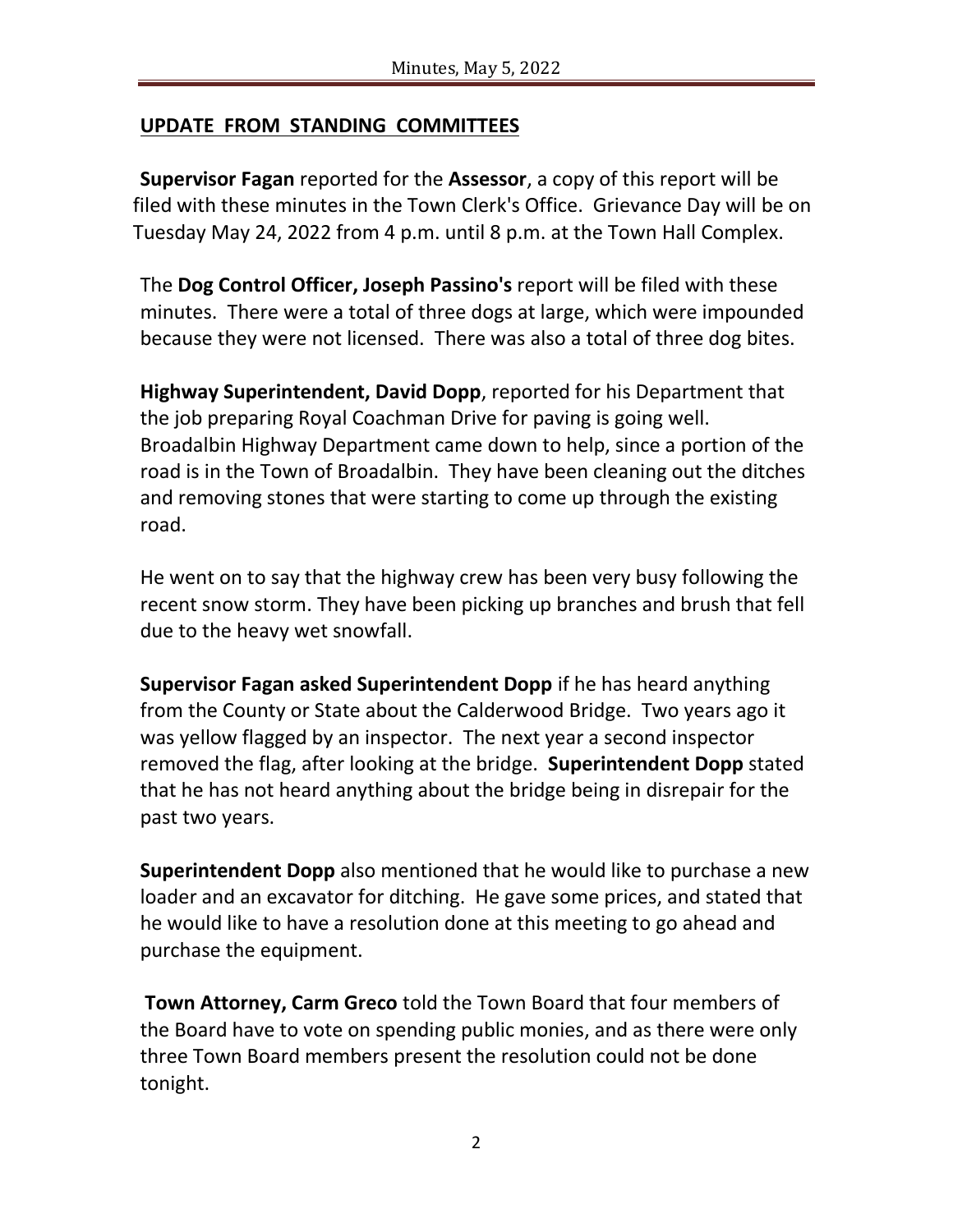**Fire Chief Peter Watrobski** reported for the Perth Volunteer Fire Company that they had over thirty calls due to the recent snow storm. They were on call from 3:00 a.m. until 7:30 p.m. During the storm they took over the intersection between State Route 30 and County Road 107 by using their generator for the traffic lights. Some of the firemen took time off from work so they would be available for calls.

**Elaine Gasner**, **President of the Perth Seniors** asked if the Seniors could have a clock that works. The two hanging on the walls at the Community Senior Center presently do not keep proper time.

**Town Clerk, Judith English** added that there has to be a working clock in the Community Senior Center to be used for opening and closing elections. The next election will be a primary election to be held on June 28, 2022.

#### **PUBLIC SPEAKERS**

**Gladys Griffith** stated that a dog came to her home and killed 43 ducks, chickens and turkeys. She called the Dog Control Officer and he refused to come and told her to call the sheriff. The sheriff told her to call the Dog Control Officer, but when she told them that he had refused to come the sheriff sent an officer to investigate.

**Bruce Krohn** from Royal Coachman Drive asked if the paving of the road could be postponed until his son, who has a home on this road, could have a pond in his yard filled in. This will allow time for the dump trucks carrying the dirt needed to not drive over a newly paved road.

**Highway Superintendent, David Dopp**, told him that the paving company is anxious to get started before the prices go up even more and he cannot guarantee that the paving of Royal Coachman can be held up. Whenever they want to start they will.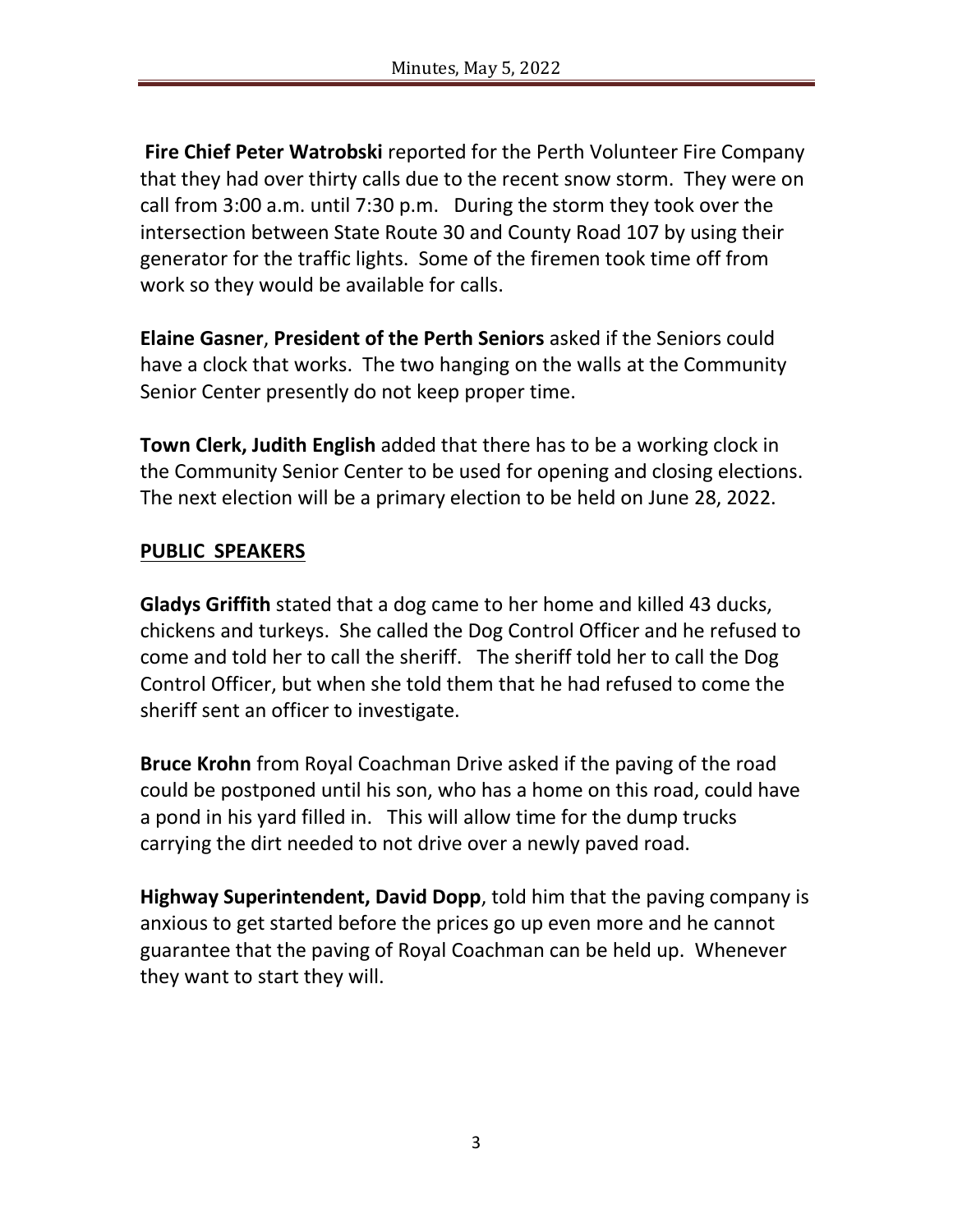**Supervisor Fagan** reported that he would like to add approximately seven new street lights to the Town on County Highway 107 at the intersections with other roads. He does not feel that this will add to the Town's street light expenses.

**Supervisor Fagan** also stated that the election districts as redrawn by the Democrats were ruled unconstitutional by the New York State Appeals Court, and will be redone by an independent agent named by the Court.

## **RESOLUTIONS**

## **RESOLUTION # 60-** AWARD THE PAVING BID FOR 2022

BE IT HEREBY RESOLVED that the Town Board of the Town of Perth awards the paving bid for 2022 to Callanan Industries with a bid of \$83.56 per ton in place. Roads to be paved are Royal Coachman Drive, Stairs Road from Midline Road to County Highway 126 and Eccles Drive.

> Offered by: Councilman Lewandowski Seconded by: Councilman Fisher

A vote was taken with the Supervisor and all of the Councilmen present voting in favor; motion carried.

#### **RESOLUTION # 61-** AUTHORIZE THE HIRING OF A CLERK FOR GRIEVANCE **DAY**

BE IT HEREBY RESOLVED that the Town Board of the Town of Perth authorizes the hiring of Cassidy Von Stettina as a Clerk for the Assessor's Office for Grievance Day, May 24, 2022.

> Offered by: Councilman Fisher Seconded by: Councilman Lewandowski

A vote was taken with the Supervisor and all of the Councilmen present voting in favor; motion carried.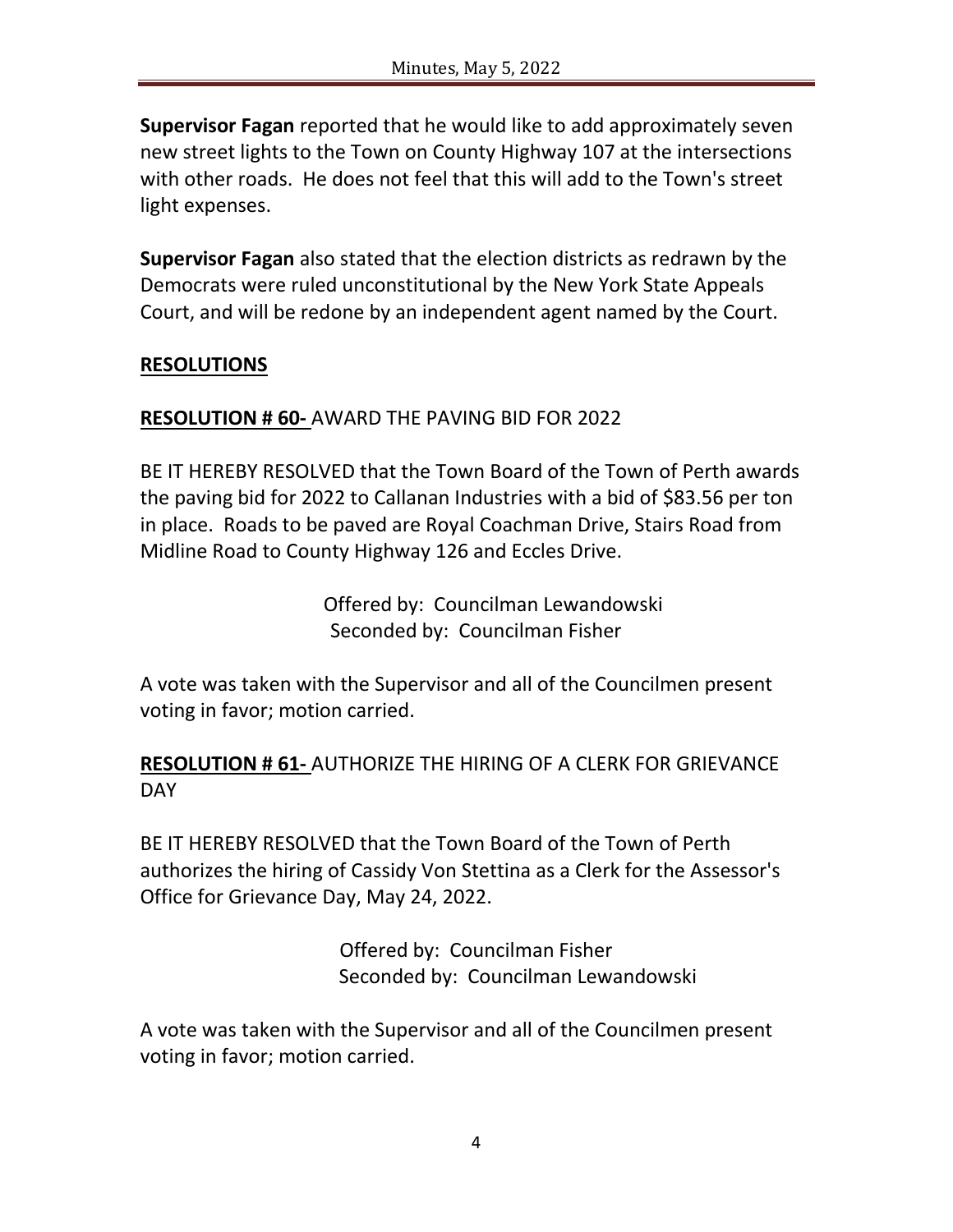**RESOLUTION # 62-** AUTHORIZE SIGNING OF AGREEMENT TO SPEND HIGHWAY FUNDS

BE IT HEREBY RESOLVED that the Town Board of the Town of Perth authorizes the Supervisor, Councilmen, and Town Attorney to sign the Agreement to Spend Highway Funds for 2022.

> Offered by: Councilman Lewandowski Seconded by: Councilman Fisher

A vote was taken with the Supervisor and all of the Councilmen present voting in favor; motion carried.

**RESOLUTION # 63-** AUTHORIZE RENTAL OF A PORTA-POTTY

BE IT HEREBY RESOLVED that the Town Board of the Town of Perth authorizes the rental of a porta-potty for the Town Park from Adirondack Septic, at a cost of \$140.00 per month from May 2, 2022 to October 3, 2022 with service provided weekly, to be charged to Account A7110.4 Parks Contractual.

> Offered by: Councilman Fisher Seconded by: Councilman Lewandowski

A vote was taken with the Supervisor and all of the Councilmen present voting in favor; motion carried.

**RESOLUTION # 64-** AUTHORIZE PAYMENT FOR SENIORS LUNCHEON

BE IT HEREBY RESOLVED that the Town Board of the Town of Perth authorizes the payment of the amount of \$630.00 to the Perth Seniors for their Anniversary dinner which was held on April 27, 2022 at the Raindancer, to be charged to Account A6772.4 Programs for Aging Contractual.

> Offered by: Councilman Fisher Seconded by: Councilman Lewandowski